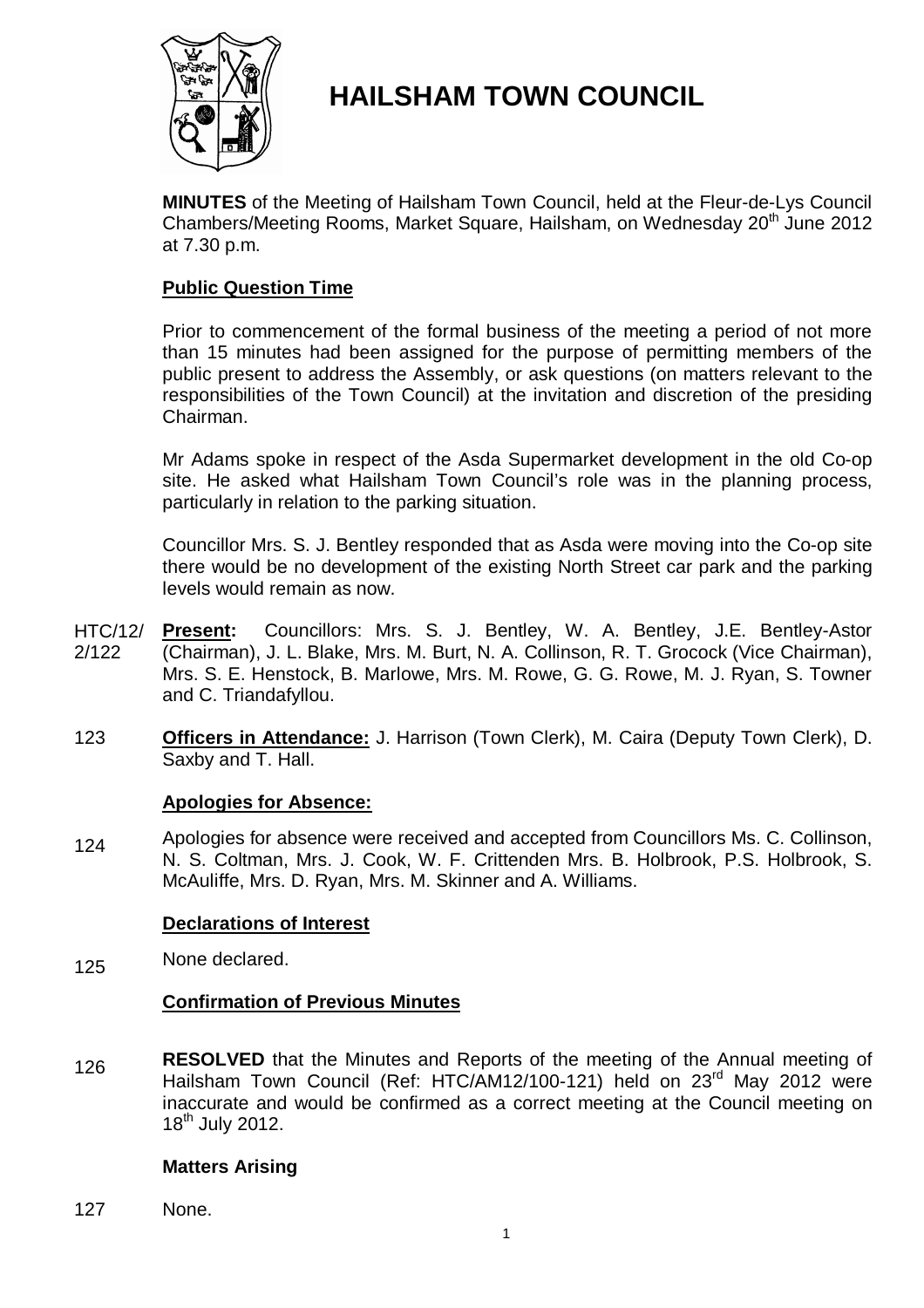### **Committee and Panel Reports**

- 128 **RESOLVED**, after consideration in accordance with Standing Order 18(e), to receive the following reports of Committees, to approve and adopt the recommendations contained therein and the actions taken as reported therein**.**
	- A. Hailsham in Bloom Committee (Meetings held on 28th May  $\& 13<sup>th</sup>$  June 2012)
	- B. Finance and Budget Oversight Committee (Meeting held on 11<sup>th</sup> June 2012)
	- C. Planning & Development Committee (Meeting held on 12<sup>th</sup> June 2012)
	- D. Business Development Committee (Meeting held on 14<sup>th</sup> June 2012)

### Hailsham in Bloom Committee  $-13<sup>th</sup>$  June 2012

129 Minute 22 – Creation of Diamond Jubilee Garden

> Councillor Grocock thanked members who attended the opening of the Queen's Diamond Jubilee Rose Garden on 2<sup>nd</sup> June 2012, and helped make it a great success. The next event would be the South and South East in Bloom judging day on  $19<sup>th</sup>$  July 2012.

No Change to the minute.

Planning & Development Committee  $-12<sup>th</sup>$  June 2012

- 130.1 Councillor Mrs. S. J. Bentley stated approximately 100 members of the public attended the Planning and Development Committee on 12<sup>th</sup> June 2012 as two major plans were being discussed – Ersham Farm and Oaklands in Ersham Road.
- 130.2 Because of this level of interest Councillor Mrs. Bentley proposed that Hailsham Town Council arrange for coaches to take people to the Planning South meeting of Wealden District Council at Crowborough on 19<sup>th</sup> July 2012, as Wealden District Council had refused to move the meeting to the Boship Hotel.
- 130.3 **RESOLVED** that Hailsham Town Council make a formal representation to Wealden District Council to move the Planning South meeting on 19<sup>th</sup> July 2012 to the Boship Hotel, Hailsham; and as a contingency plan investigate the viability of hiring a coach(es) to take residents of Hailsham to the meeting in Crowborough.

### **Community Policing**

### Police Report

- 131.1 Councillor Towner raised the issue of security at the Maurice Thornton Playing Field and agreed to write to the Town Clerk with his concerns.
- 131.2 Councillor Collinson spoke in respect of Community Speedwatch scheme. He sated that there was a group meeting in Hailsham North on Friday  $22<sup>nd</sup>$  June 2012.
- 131.3 Councillor Mrs. S. J. Bentley reported that she was in the process of arranging a meeting to discuss the Diplocks Ball Park.
- 131.4 **RESOLVED** to note the Police report as circulated with the agenda, and as Appendix HTC/12/2/131A to these minutes.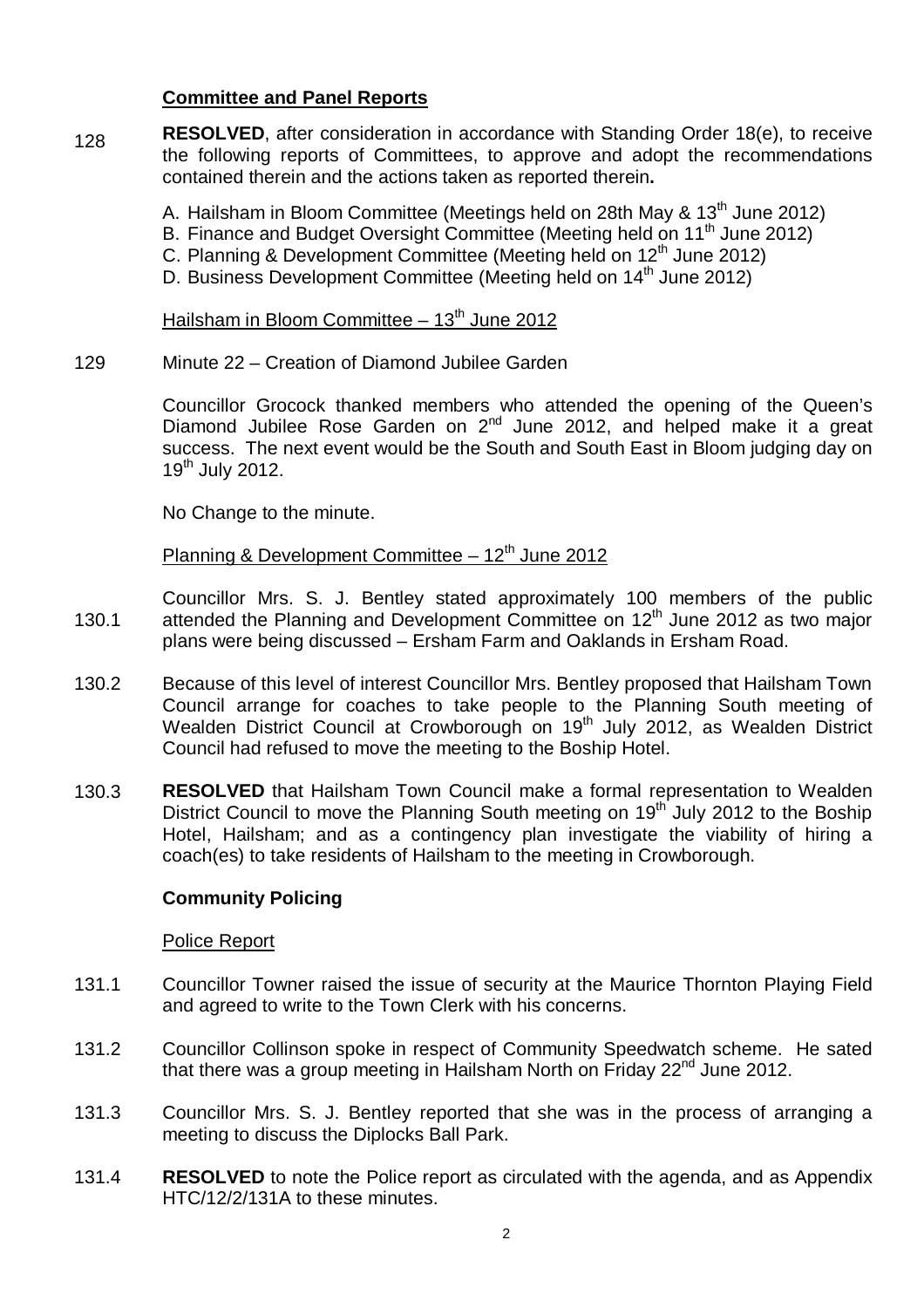**Priorities** 

132 **RESOLVED** to arrange an environmental walk instigated by Councillors W. A. Bentley and Mrs. Burt, starting at Vega Close.

## **Amendments to Standing Orders**

133 **RESOLVED** to defer this agenda item to the next Council meeting on 18<sup>th</sup> July 2012.

## **Appointment to HTC Health Partnership**

- 134.1 This agenda item had been deferred from the Annual Meeting on 23<sup>rd</sup> May 2012 to enable opposition parties to make a nomination for a place on the HTC Health Partnership.
- 134.2 **RESOLVED** to appoint Councillor J. L. Blake to the HTC Health Partnership.

# **Oversight Councillors**

#### 135 **RESOLVED** to:

a) agree the timetable for the production of oversight councillors to Council as circulated with the agenda, amended an attached as Appendix HTC/12/2/135A to these minutes,

b) agree the newly appointed Oversight Councillor' representation for Hailsham Town Council on external committees and voluntary organisations as circulated with the agenda, amended and as Appendix HTC/12/2/135A to these minutes,

c) Defer the decision on the representation to the Wealden District Council Management Committee to the next meeting,

d) Hailsham Chamber of Commerce to be Councillor N. Collinson,

e) Wealden Local Strategic Partnership was no longer appropriate to appoint, and

f) Councillor Mrs. J. Cook did not wish to sit on the Citizens Advice Bureau

### **Code of Conduct**

- 136.1 The Town Clerk introduced this agenda item and discussion ensued.
- 136.2 **RESOLVED** to adopt the Model Code of Conduct as circulated with the agenda and as Appendix HTC/12/2/136A to these minutes.
- 136.3 Councillor W. A. Bentley made a personal statement that when declaring a prejudicial interest under the new Hailsham Town Council Code of Conduct it would also need to be notified to the Monitoring Officer at East Sussex County Council as the County Council were operating a different Code to Hailsham Town Council.

### **Social Media**

- 137.1 The Town Clerk introduced this agenda item and discussion ensued.
- 137.2 **RESOLVED** to agree the introduction of Social Media into the Council's existing online presence, as outlined in the officer's report circulated with the agenda and as Appendix HTC/12/2/137A to these minutes, subject to the provision of the necessary anti-virus software.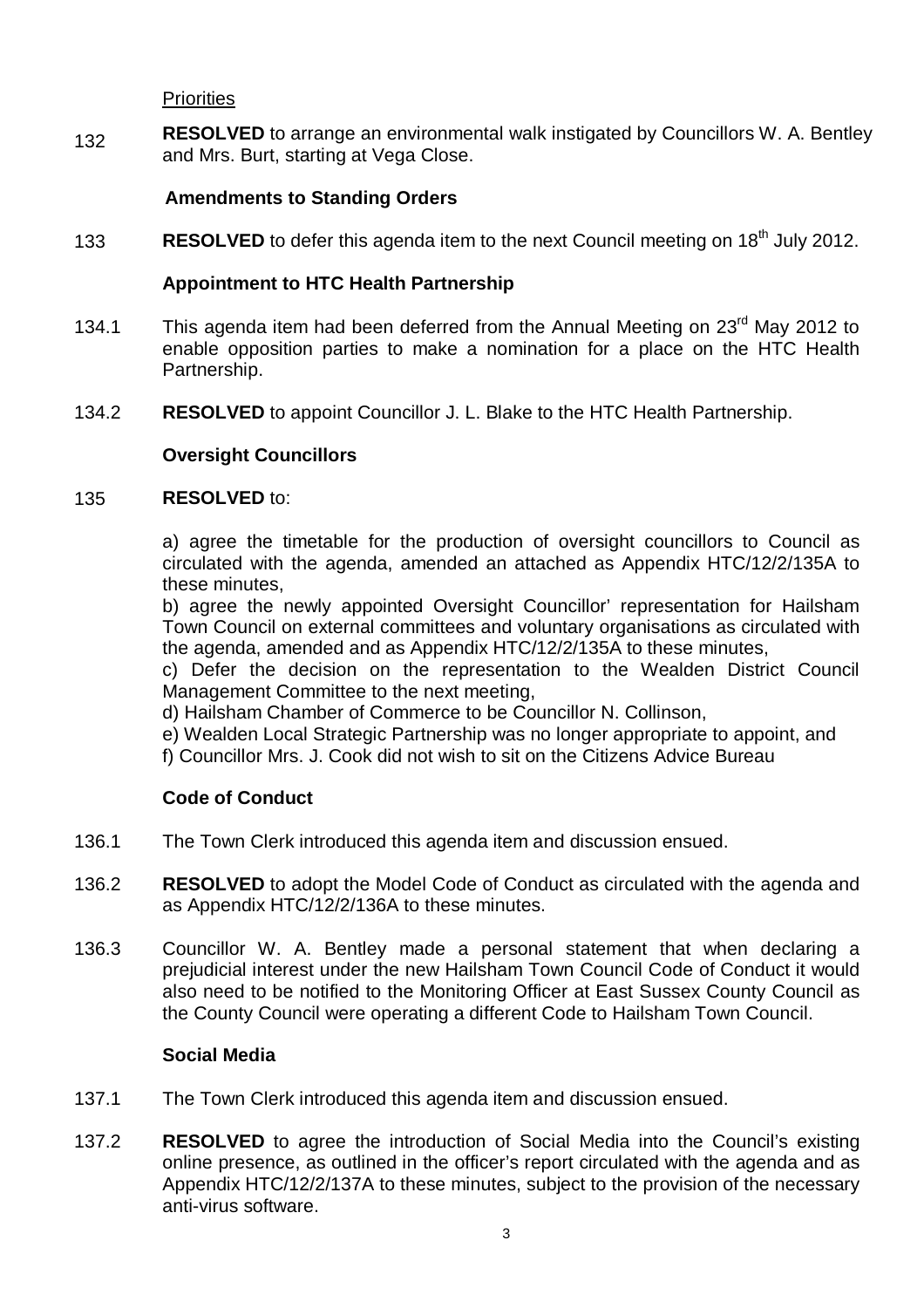### **Town Farm Residents' Boot Fair**

- 138.1 Councillor Towner declared in Personal Interest in this agenda item.
- 138.2 Councillor Towner stated that a Boot Fair held on the Maurice Thornton Playing Field had been a complete success and asked for Hailsham Town Council's agreement to hold regular Boot fairs on the Field.
- 138.3 Councillor W. A. Bentley expressed some concerns over the regular use of the Playing Field as a site for the Boot Fair. These were the need for a grounds maintenance agreement between the Town Farm Residents' Association and Hailsham Town Council and supporting the Association to work with the police and Trading Standards to avoid stolen goods being sold.
- 138.4 Councillor Mrs. S. J. Bentley proposed that a trial period of six boot fairs take place between May and August 2012, subject Hailsham Town Council having sight of the insurance details and an assurance that the fairs would not clash with the needs of Hailsham United Junior Football Club.
- 138.5 On being put to the vote this proposal was carried by 9 votes to 2.
- 138.6 **RESOLVED** to agree to trial period of six boot fairs take place between May and August 2012, subject Hailsham Town Council having sight of the insurance details and an assurance that the fairs would not clash with the needs of Hailsham United Junior Football Club.

### **Youth Mayor Expenses**

- 139.1 The Chairman introduced this agenda item and some discussion ensued.
- 139.2 **RESOLVED** to allocate £250 from Contingency Funds as expenses for the Youth Mayor.

### **Councillors' Questions/Information Forum**

140 Cuckoo Trail

> Councillor Triandafyllou stated that he was involved in a scheme to tidy up the Cuckoo Trail and asked other councillors to advertise the scheme.

### 141 Mile Post – Horsebridge

Councillor Blake asked if the Planning and Development Committee would write to Wealden District Council requesting that they list the mile post at Horsebridge

### 142 Complaint Against the Council

Councillor G Rowe spoke in respect of a complaint received against the Council and the subsequent email from the complainant to all councillors; he stated that members of the Hailsham Independent Group had not been involved in "secret meetings" as alleged.